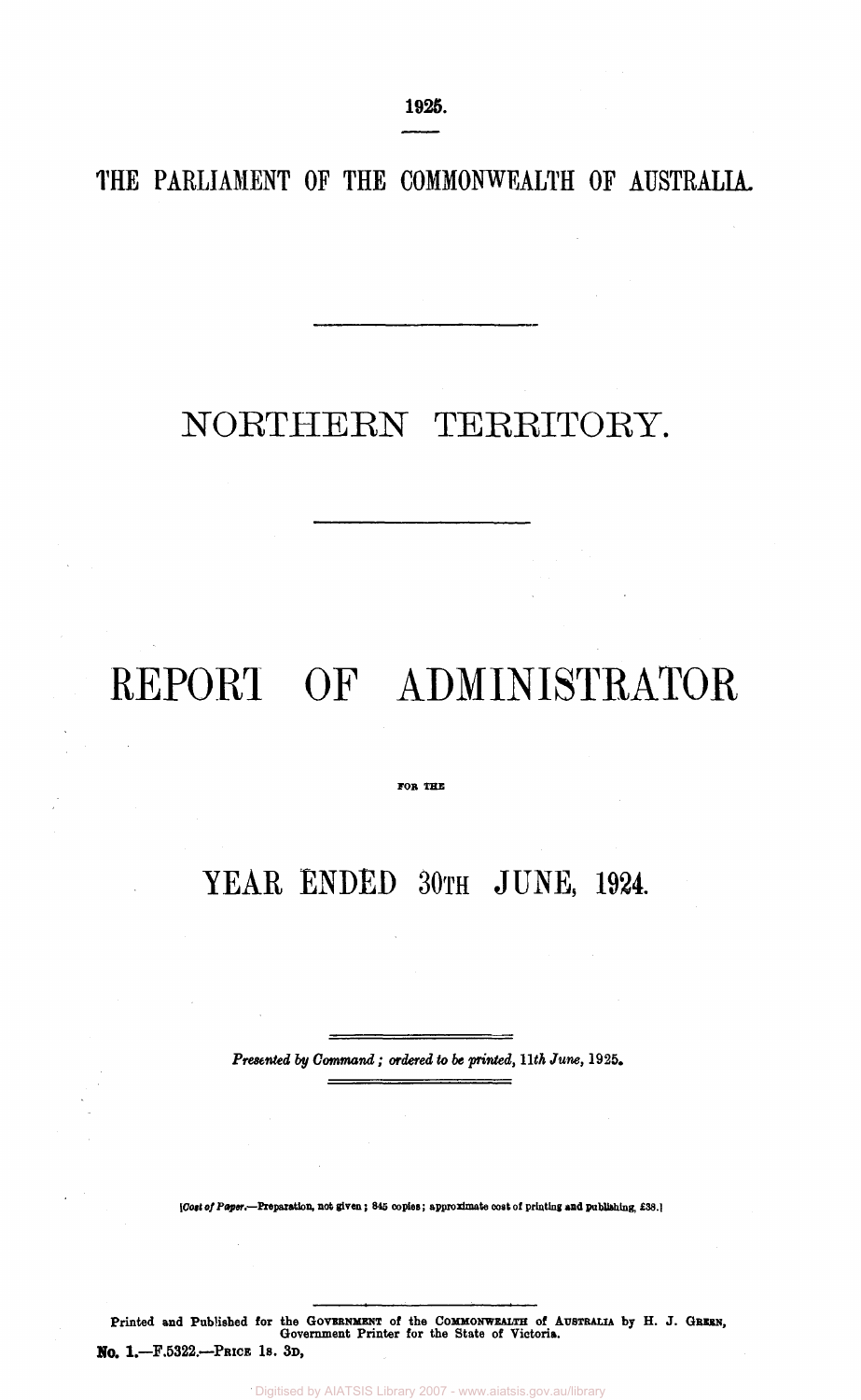## CONTENTS.

|                                                            |                        |                      |                      |                      |                      |                      |                      | PAGE.                         |            |
|------------------------------------------------------------|------------------------|----------------------|----------------------|----------------------|----------------------|----------------------|----------------------|-------------------------------|------------|
| Administrator's Report<br>$\ddotsc$                        |                        | $\ddot{\phantom{1}}$ |                      | ٠.                   |                      |                      |                      | 3-11                          |            |
| Agricultural Department-                                   |                        |                      |                      |                      |                      |                      |                      |                               |            |
| Report on Botanic Gardens, Darwin                          |                        | $\ddot{\phantom{a}}$ | $\ddot{\phantom{a}}$ |                      | $\ddot{\phantom{0}}$ |                      | $\ddot{\phantom{1}}$ |                               | 12         |
| Cotton Cultivation<br>$\ddotsc$                            | $\ddot{\phantom{a}}$   | $\ddot{\phantom{a}}$ | $\ddot{\phantom{a}}$ | $\ddot{\phantom{0}}$ | . .                  | . .                  | $\cdot$              |                               | 12         |
| Cultivation of Peanuts, Tobacco, Coconuts, Fodder Crops    |                        |                      |                      |                      | $\ddot{\phantom{0}}$ | $\ddot{\phantom{0}}$ | $\ddot{\phantom{0}}$ | $\ldots$ 12, 13               |            |
| Citrus Planting<br>$\ddot{\phantom{a}}$                    | $\ddot{\phantom{a}}$   | $\ddot{\phantom{a}}$ | $\ddot{\phantom{0}}$ | $\ddot{\phantom{1}}$ | $\ddot{\phantom{a}}$ | $\ddot{\phantom{0}}$ | $\ddot{\phantom{0}}$ |                               | 13         |
| Forestry<br>$\ddot{\phantom{a}}$<br>$\ddot{\phantom{1}}$   | $\ddot{\phantom{1}}$   | $\ddot{\phantom{0}}$ | $\ddot{\phantom{0}}$ | $\ddot{\phantom{0}}$ | . .                  | $\ddot{\phantom{0}}$ | $\ddot{\phantom{0}}$ |                               | 13         |
| Public Health Department-                                  |                        |                      |                      |                      |                      |                      |                      |                               |            |
| Infectious Diseases                                        | $\ddot{\phantom{0}}$   | $\ddot{\phantom{0}}$ |                      | $\ddot{\phantom{0}}$ |                      | $\ddot{\phantom{0}}$ | $\ddot{\phantom{1}}$ | $\ddot{\phantom{0}}$          | 14         |
| Hospitals<br>$\dddot{\phantom{1}}$<br>$\ddot{\phantom{a}}$ | $\ddot{\phantom{0}}$   |                      |                      | . .                  |                      | $\ddot{\phantom{0}}$ | $\ddot{\phantom{1}}$ |                               | 14         |
| Mosquito Reduction                                         | $\ddot{\phantom{0}}$   |                      | $\ddot{\phantom{0}}$ | $\ddot{\phantom{0}}$ | $\ddot{\phantom{0}}$ | $\ddot{\phantom{0}}$ | $\cdot$ $\cdot$      |                               | 14         |
| Food Inspection<br>$\ddotsc$                               | $\ddot{\phantom{0}}$   |                      | . .                  | . .                  | $\ddot{\phantom{0}}$ | $\ddot{\phantom{0}}$ | $\ddot{\phantom{0}}$ |                               | 14         |
| Rations and Relief Work                                    | $\ddotsc$              |                      | . .                  | . .                  | $\ddot{\phantom{0}}$ | $\ddot{\phantom{0}}$ | $\ddot{\phantom{0}}$ |                               | 15         |
| Population-Death and Birth Rates                           |                        | $\ddot{\phantom{0}}$ | ٠.                   | $\ddot{\phantom{1}}$ | . .                  | $\ddot{\phantom{a}}$ | $\ddot{\phantom{0}}$ | $\ldots$ 15, 16               |            |
| Stock Department-                                          |                        |                      |                      |                      |                      |                      |                      |                               |            |
| <b>Statistics</b><br>$\ddot{\phantom{a}}$                  | $\ddot{\phantom{a}}$   | . .                  | . .                  |                      | . .                  | $\ddot{\phantom{0}}$ | $\cdot$ .            |                               | 16         |
| Diseases in Cattle<br>$\sim$ .                             | $\ddot{\phantom{a}}$ . |                      | $\ddot{\phantom{0}}$ | . .                  | $\ddot{\phantom{0}}$ |                      | . .                  |                               | 16         |
| Water Supply on Stock Routes                               |                        | $\ddot{\phantom{a}}$ | $\ddot{\phantom{0}}$ | . .                  | . .                  | . .                  | . .                  |                               | 16         |
| Government Stock Stations.                                 |                        | $\ddot{\phantom{a}}$ | . .                  | $\ddot{\phantom{a}}$ | . .                  | . .                  | $\ddot{\phantom{0}}$ |                               | 16         |
| Lands and Mining Department-                               |                        |                      |                      |                      |                      |                      |                      |                               |            |
| Pastoral Leases, Permits, Grazing Licences, &c.            |                        |                      |                      | $\ddot{\phantom{a}}$ | $\ddot{\phantom{0}}$ | $\ddot{\phantom{0}}$ | . .                  |                               | 17         |
| Crown Lands Revenue                                        | $\mathbf{1}$ .         | $\ddot{\phantom{a}}$ | $\ddot{\phantom{a}}$ | $\ddot{\phantom{a}}$ |                      | . .                  |                      |                               | 17         |
| Agricultural Leases, Mixed Farming and Grazing Leases      |                        |                      |                      | $\ddotsc$            | $\ddot{\phantom{0}}$ | . .                  |                      |                               | 17         |
| Aboriginal Reserves and Mission Leases                     |                        |                      |                      | . .                  | ٠.                   | $\ddot{\phantom{0}}$ | $\ddot{\phantom{a}}$ |                               | 18         |
| Advances to Settlers                                       | $\ddot{\phantom{a}}$   | $\ddot{\phantom{0}}$ | . .                  | $\ddot{\phantom{0}}$ | $\ddot{\phantom{1}}$ | . .                  | $\ddot{\phantom{0}}$ |                               | 18         |
| Mining Reports<br>$\sim$ .                                 | $\ddotsc$              | $\ddot{\phantom{a}}$ | $\ddot{\phantom{0}}$ | $\ddot{\phantom{0}}$ | $\ddot{\phantom{0}}$ | $\ddot{\phantom{0}}$ | $\ddot{\phantom{0}}$ | 18,19<br>$\ddot{\phantom{0}}$ |            |
| Revenue from Mining<br><b>Contract Contract</b>            |                        | $\ddot{\phantom{a}}$ | $\ddot{\phantom{0}}$ | $\ddot{\phantom{0}}$ | . .                  | . .                  | . .                  |                               | 20         |
| Report of Government Assayer                               |                        | $\ddot{\phantom{0}}$ | $\ddot{\phantom{0}}$ | $\ddot{\phantom{0}}$ | . .                  | . .                  | $\ddot{\phantom{0}}$ |                               | 20         |
| Report on Marranboy Tin Battery                            |                        | . .                  | $\ddot{\phantom{0}}$ | $\ddot{\phantom{0}}$ | $\ddotsc$            | . .                  | $\ddot{\phantom{0}}$ | $\ldots 20.21$                |            |
| Fisheries, Report of Inspector of-                         |                        |                      |                      |                      | $\mathbf{r}$         |                      |                      |                               |            |
| Pearling and Trepang Fishing                               |                        | $\ddot{\phantom{1}}$ | ٠.                   | $\ddot{\phantom{0}}$ |                      | . .                  | . .                  |                               | 21         |
| <b>Fishing Licences</b><br>$\ddot{\phantom{a}}$            | $\ddot{\phantom{0}}$   | $\ddot{\phantom{0}}$ |                      | $\ddot{\phantom{a}}$ | $\ddot{\phantom{0}}$ | . .                  |                      |                               | 21         |
| Education Department-                                      |                        |                      |                      |                      |                      |                      |                      |                               |            |
| Schools and Attendances                                    |                        |                      |                      |                      |                      |                      |                      |                               |            |
| Staffs                                                     |                        |                      |                      |                      |                      |                      |                      | $\ldots\, 21,\, 22$           | 22         |
|                                                            |                        |                      |                      |                      |                      |                      |                      |                               |            |
| Police Department-                                         |                        |                      |                      |                      |                      |                      |                      |                               |            |
| Return of Offences<br>$\dddot{\phantom{1}}$                | $\ddot{\phantom{a}}$   | $\ddot{\phantom{0}}$ |                      |                      |                      |                      |                      | $\ldots$ 23, 24               |            |
| Report of the Primary Producers Board                      |                        | $\ddot{\phantom{0}}$ | . .                  | . .                  |                      |                      |                      | $\ldots 24, 25$               |            |
| Government Storekeeper's Report                            |                        | $\ddot{\phantom{0}}$ |                      |                      |                      |                      |                      | $\ldots$ 25, 26               |            |
| Exports and Imports from and to Darwin                     |                        | $\ddot{\phantom{a}}$ | . .                  |                      |                      |                      |                      |                               | 26         |
| Roper River Mission                                        |                        |                      |                      |                      |                      |                      |                      |                               | ${\bf 26}$ |
|                                                            |                        | . .                  |                      | . .                  |                      |                      |                      |                               |            |
| Hermannsburg Mission                                       | $\ddot{\phantom{0}}$   | . .                  |                      |                      |                      |                      |                      | $\ldots 26, 27$               |            |
| Revenue Receipts and Expenditure                           |                        | . .                  |                      |                      | . .                  |                      |                      |                               | 28         |

 $\sim 10^{11}$  km  $^{-1}$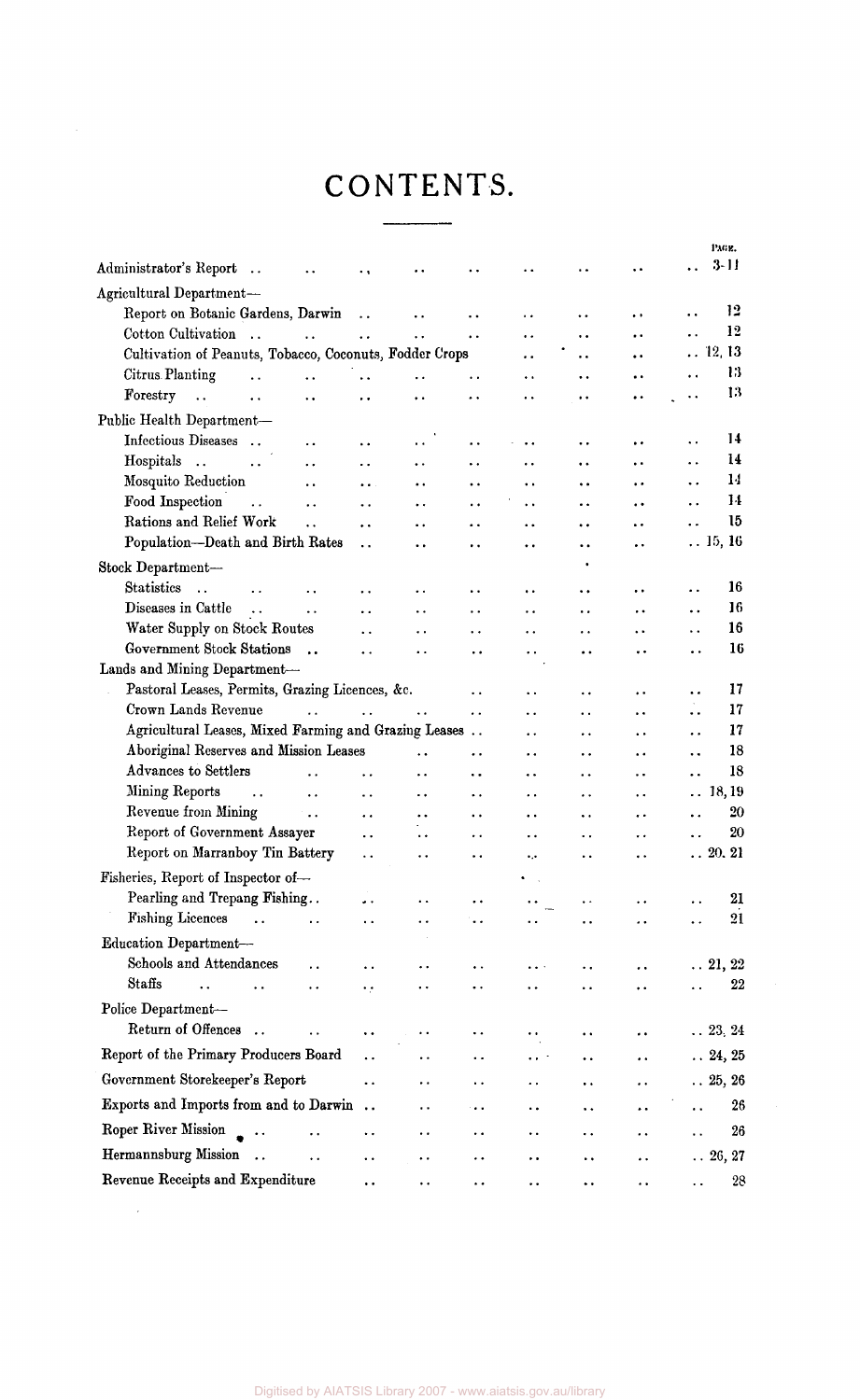that at other Australian ports; but the pity of the situation is that, now that the men can and do work willingly and well, there is so little work offering for them as the few vessels calling here, for which cargo has to be handled, do not, I think, enable the waterside workers to average more than 36 hours' work per month, if so much.

I can well imagine the uninformed reader inquiring here " Why do they not do something else ? " and the answer simply is that there is nothing else for them to do, and to the further probable query " Why do they not go elsewhere ? " the reply is that many of them are family men who, during the prosperous time when Vestey's Meat-works were in full swing, saved money, bought houses and small areas of land, and settled down as permanent residents of the Northern Territory.

The value of their properties has depreciated to vanishing point, the permanent employment they looked forward to has gone, and the high rates of passage money to Southern ports, added to the uncertainty of finding employment elsewhere, causes them to prefer to remain here in the hope that the meat-works may some day re-open and relative prosperity may return to Darwin. It is my belief that some of these people might have gone elsewhere two or three years ago but for the fact that every year since 1920 it has been rumoured, and even asserted, that the works would re-open, and it would have been distinctly beneficial if, in that year, an announcement could have been made that the works would not re-open for five years. The same thing is going on at present; rumours are about and statements have appeared in the press that the works are likely to open in 1925 for a short boiling-down season, but no definite authoritative announcement has been made, and since " hope deferred maketh the heart sick " many people are very sceptical about it.

The detailed reports of Heads of Departments, with their tabulated statements, are attached hereto, and are as follows :—

#### ABORIGINES.

The newly-appointed Chief Protector of Aboriginals, Major G. V. Dudley, D.S.O., Commissioner of Police, is only able to cover a short period of the year from his own knowledge and observation, but during that time he has been most energetic, has covered a great deal of country, and has observed with keenness and noted with care all matters pertaining to the well-being of the aboriginals.

Sensational reports appear occasionally in the Southern press which seem intended to persuade the public that able-bodied aboriginals are cruelly treated, and that the old and infirm are starved and neglected; but there is no truth at all in such statements. The police throughout the Territory, who are all Protectors of Aboriginals, are most sympathetic towards them, and never fail to bring under notice any reasonable requirements or to suggest anything which, in their view, can be done for the benefit of their charges, and such requests and suggestions always receive careful attention.

I have observed that much has been written and spoken lately concerning "The Half-<br>caste Problem." It is a matter with which I have been familiar for many years, and I know It is a matter with which I have been familiar for many years, and I know that, though perhaps not necessarily, it is practically the certain concomitant of the pioneering stage of the occupation of country inhabited by indigenous coloured natives by a white race. As the pioneering stage passes and the white population, especially the white female population, increases, the conditions which favour miscegenation gradually disappear, and a healthy public opinion against it finds such forcible expression that white men generally hesitate to incur the social odium involved, and the practice dies out. There are indications that, in some portions of the Territory, what I have called " the pioneering stage" is beginning to pass, but, owing to the stagnancy of the white population, the process here will be a slow one, and it will be some years before any substantial improvement in this regard is apparent.

That there is any other practicable solution of this " problem " I do not believe.

#### MISSION STATIONS.

The following Mission Stations have been subsidized during the year :-

| Roper River Mission     |                      | $\bullet$ | $\bullet$        | $\bullet\bullet$                              | $\bullet\bullet$     | $\ddot{\phantom{a}}$ | 250       |
|-------------------------|----------------------|-----------|------------------|-----------------------------------------------|----------------------|----------------------|-----------|
| Bathurst Island Mission |                      | $\bullet$ | $\bullet\bullet$ | $\bullet\hspace{0.4mm}\bullet\hspace{0.4mm}$  | $\ddot{\phantom{1}}$ |                      | 250       |
| Goulburn Island Mission |                      | $\bullet$ | $\bullet$        | $\bullet\bullet$                              | $\bullet$            | . .                  | 250       |
| Elcho Island            |                      | $\bullet$ | $\bullet\bullet$ | $\bullet$                                     | $\bullet$            | $\ddot{\phantom{a}}$ | 250       |
| <b>Finke River</b>      | $\ddot{\phantom{a}}$ | $\bullet$ | $\bullet\bullet$ | $\bullet\hspace{0.1cm} \bullet\hspace{0.1cm}$ | $\ddot{\phantom{0}}$ | $\ddot{\phantom{a}}$ | 200       |
|                         |                      |           |                  |                                               |                      |                      |           |
|                         |                      |           |                  |                                               |                      |                      | $1,\!200$ |
|                         |                      |           |                  |                                               |                      |                      |           |

Digitised by AIATSIS Library 2007 - www.aiatsis.gov.au/libra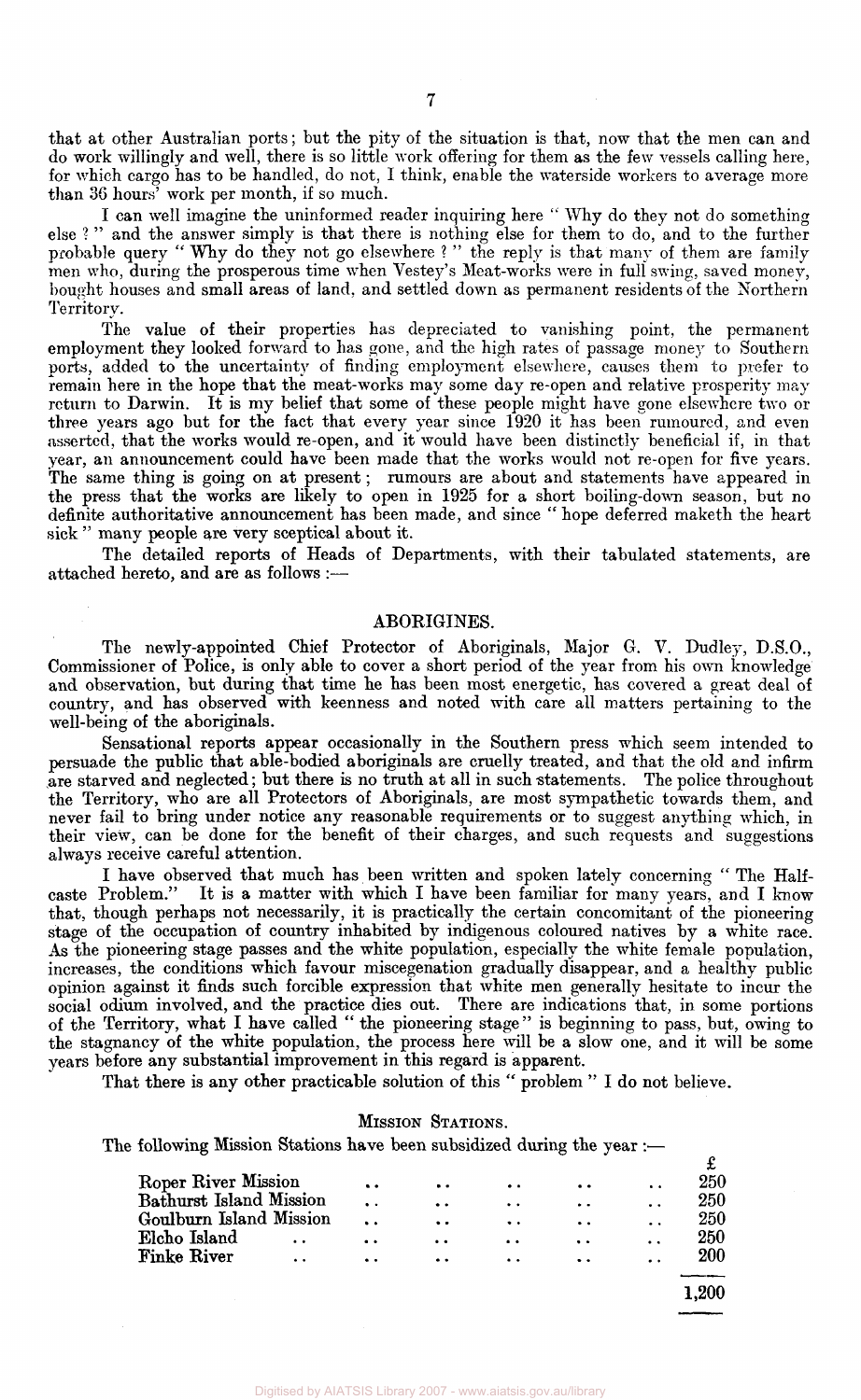During the year £5,870, exclusive of salaries, was expended in connexion with the Aboriginals, and supplies of food and clothing for them were distributed to Police and Telegraph Stations throughout the Territory.

#### HALF-CASTE HOMES.

The Darwin half-caste children have now been removed from the Darwin Compound and are quartered in one of the Government Residences at Myilly Point under the supervision of a Matron. There are 21 girls in the Home who, in addition to receiving usual school tuition, are instructed in general domestic duties. The health during the year was very good.

The number of inmates at the Alice Springs Home is 54, consisting of the following:— Adult females, 5; children between the age of  $4$  and 13 years, males 22. females 22; infants between 1 and 3 years, males 2, females 3. The health and behaviour of the children have been very good.

The management of the Institution by Mrs. Standley hag been favorably reported upon. The children receive excellent training in domestic work, and many of them have been placed in employment in private homes.

#### ABORIGINAL COMPOUND, DARWIN.

This Compound is situated between Emery and Myilly Points. Darwin, and was opened in 1913. It contains 40 huts, made of galvanized iron in good order, consisting of clinic, dormitory, kitchen, storeroom, bakehouse, &c. It is under the supervision of a Protector and Matron.

The average daily number of inmates at the Compound is 60, which includes travelling natives. Blankets are issued to those in need, the total last year being 1,100.

There is a garden and fish-trap near the General Hospital, and fish and vegetables are supplied to the Hospital when required. The Compound and Half-caste home are supplied daily. During the past year another garden was opened at Mindel Beach and a fish-trap at the Compound. It is estimated that these gardens and traps save the Department £25 per month, and are all operated by aboriginal labour.

The health and general condition of all the inmates is good.

#### INLAND HOSPITALS.

During the year the Australian Inland Mission opened a Hospital at Victoria River Downs. There are now two Inland Hospitals in the Territory, viz., at Marranboy and Victoria River Downs. These institutions are each staffed with two nurses supplied by the Mission Authorities. The total subsidy granted by the Government towards the erection and maintenance of these Hospitals was £3,000. A third Hospital is in course of construction at Alice Springs.

#### AGRICULTURE AND BOTANIC GARDENS.

The report of the Superintendent of Agriculture and Curator of the Botanic Gardens describes the work carried out in the Gardens at Darwin, and refers to the abnormally erratic rainfall, alluded to in the earlier part of this Report, and its disastrous effects on the cotton and peanut crops, from which, up to January, 1924, good results had been expected, the failure of which was a great disappointment not only to growers but to the Administration, which had done all in its power to foster and encourage the growing of these products in the Territory.

The Superintendent draws attention to the possibilities in connexion with tobacco growing, and suggests the appointment of a tobacco expert; but, before endorsing this, the question requires some study, as to labour requirements, irrigation, cost of production and transport from growers' holdings to market, and net profit to be realized.

So with coconuts, also referred to by the Superintendent. It has been long recognized that coconut trees will grow well along a large portion of the coast-line, but it is taken for granted that the production of copra by means of white labour is not a payable proposition at present rates of wages, and aboriginal labour is too insufficient, both in number and as to reliability, to encourage the investment of capital in this industry,

The Superintendent makes a recommendation for the establishment of a Forestry Reserve on Bathurst Island and the appointment of a Forest Officer, a suggestion good in itself, but not as vet of pressing urgency, as at present the timber on Bathurst Island is not being interfered with.

#### CHIEF HEALTH OFFICER,

The annual report of this Officer is, as usual, comprehensive and full of interest, and contains some account of work done by him in the Islands of the Malay Archipelago and Federated Malay States in the investigation of tropical diseases during his leave of absence from the Territory.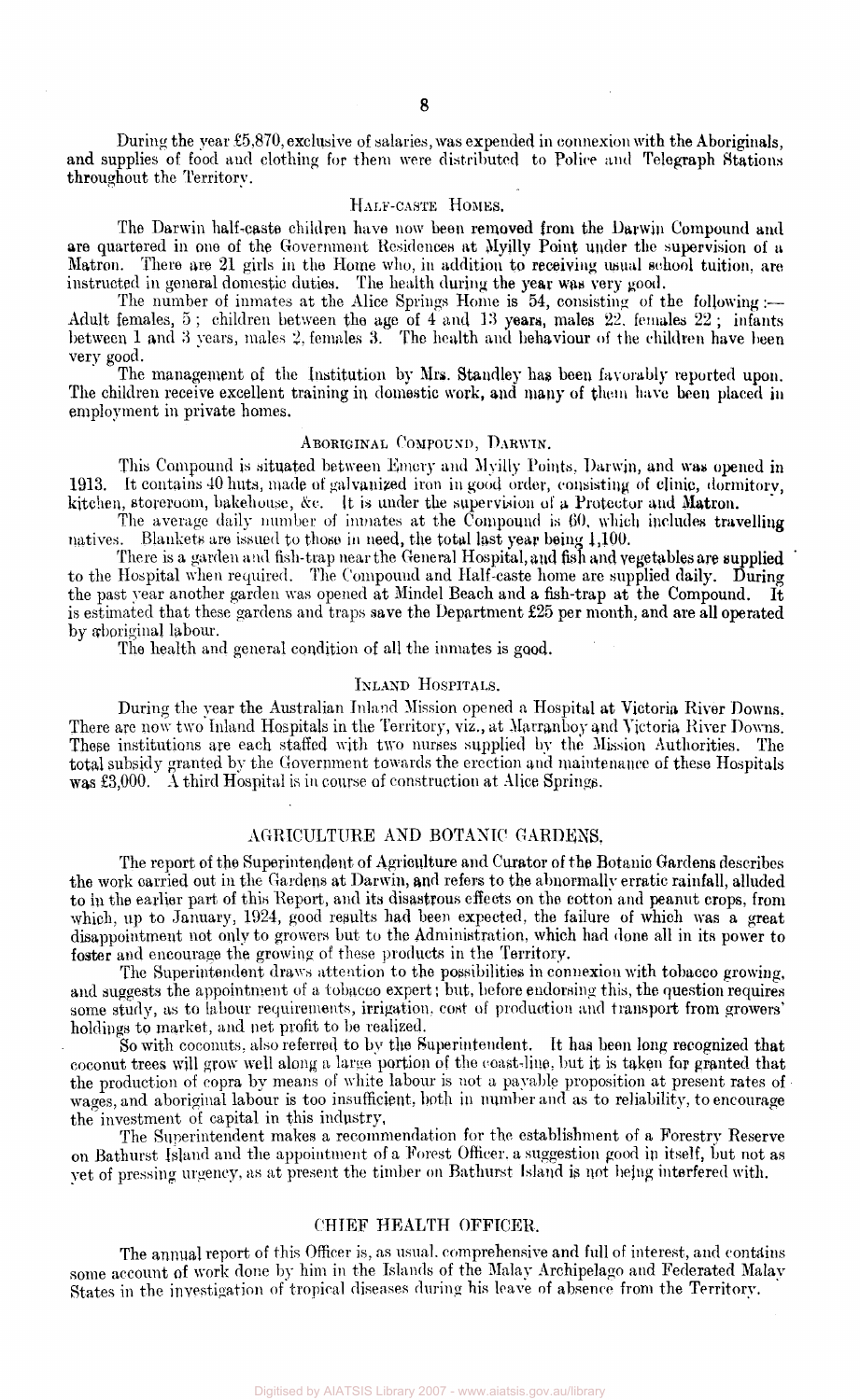It is noteworthy, that the Department has been compelled to import to the Territory, Queensland grown cypress pine, because it found it impossible to procure locally-grown and milled cypress pine. This industry was at one time flourishing in the Territory. It is said that the best, and most easily accessible, timber has been cut down by now. Should that be the case, a possible re-aforestation of those depleted patches of country would mean an asset of great value to the Territory in years to come. This timber is incomparable from a Territory point of view, because it resists the ravages of the white ant, an enemy, so far practically—unsuccessfully combated against, if any other timber than cypress pine has been used for building purposes.

Touching the matter of freight and landing charges, the former remained unchanged at 70s. per ton, while the latter experienced a reduction from 18s. 3d. to 15s. 9d. per ton. Railage charges from Darwin station to the siding of the Government Store remained unchanged at 6s. per ton.

#### K. NYLANDER,

Government Storekeeper.

#### NORTHERN TERRITORY.

OVERSEAS TRADE FROM PORT OF DARWIN FOR YEAR ENDING 30TII JUNE, 924.

| Articles.              |                      | Country to which<br>Exported.                         | Total<br>Quantity. | Value. |  |
|------------------------|----------------------|-------------------------------------------------------|--------------------|--------|--|
|                        |                      |                                                       |                    | £      |  |
| Fish (smoked or dried) |                      | British Malaya and<br>China                           | 95,430 lbs.        | 3.381  |  |
| Fish other.            | $\ddot{\phantom{a}}$ | British Malaya and<br>China                           | 105 cwt.           | 173    |  |
| Cattle, ordinary       | $\ddot{\phantom{a}}$ | Philippine Islands                                    | 581                | 2,615  |  |
| Hides, all other       | $\ddot{\phantom{a}}$ | British Malaya<br>$\ddot{\phantom{a}}$                | . .                | 1.266  |  |
| Pearlshell             | $\ddot{\phantom{0}}$ | United Kingdom                                        | 31 cwt.            | 251    |  |
| Sandalwood             | $\ddot{\phantom{a}}$ | China<br>. .                                          | 177 cwt.           | 239    |  |
| Metals, scrap          | $\cdot$ .            | China<br>$\ddot{\phantom{a}}$<br>$\ddot{\phantom{a}}$ | 10 cwt.            | 10     |  |
| Machinery, electrical  |                      | British Malaya<br>$\ddot{\phantom{0}}$                | . .                | 22     |  |
| Furniture              | $\ddot{\phantom{0}}$ | British Malaya<br>$\ddot{\phantom{a}}$                |                    | 20     |  |
| Fertliizer, other      | $\ddot{\phantom{a}}$ | Philppine Islands                                     | 20 cwt.            | 13     |  |
| Personal effects       | $\ddot{\phantom{a}}$ | Java<br>$\ddot{\phantom{a}}$<br>. .                   | . .                | 10     |  |
|                        |                      | Total<br>. .                                          |                    | 8,000  |  |

Total imports at Port of Darwin for year ended 30th June, 1924, valued at £14,432.

#### REPORT BY SUPERINTENDENT, CHURCH MISSIONARY SOCIETY, ROPER RIVER.

I beg to report that the work of the Church Missionary Society, on its stations at the Roper River and at Groote Eylandt for the year ending 30th June, has been carried on as in past years. The number of aborigines on and around the station are decreasing slightly, but with us there have been three births and only one death.

The work done during the year has been the usual round, school, garden, stock-raising, house-building, housework, and fancywork on the Roper, while at Groote Eylandt we have concentrated all our energies on buildings hoping to be able to get into working order there before the end of the present year.

The cotton grown was not a very great success. The seed arrived too late and a hot spell killed most of the seedlings, but we are hoping for an earlier planting and better luck this year.

H. E. WARREN, Superintendent.

 $\mathcal{O}(\mathcal{O})$ 

#### REPORT ON HERMANNSBURG MISSION, FINKE RIVER.

I beg to submit the Annual Report on the Hermannsburg Mission Station, Finke River, Northern Territory, for the year 1923-24.

1. *The Personnel of the Staff.*—Mr. G. A. Johannsen, manager; Mr. A. Heinrich, teacher, acting also as substitute for a missionary; Mr. M. A. Kleinig, book-keeper, and supervisor of natives when at work ; Mrs. Johannsen, Mrs. Heinrich, and Miss Elsa Johannsen, teaching the native women and girls domestic arts.

2. *Religion.*—On 4th November Mr. Heinrich completed a course of instruction for those preparing themselves for holy baptism. The baptism was conducted by Rev. J. Riedel, who remained on the Station during Mr. Heinrich's furlough up to the beginning of March. The class numbered 28 adults. On the same day, the confirmation of one girl took place. The Sunday services were taken by Mr. Heinrich, Rev. Riedel, and four natives. The standard of Christian living attained by the native congregation is very satisfactory. Something new in the history of the Station is the missionary zeal manifested by the native Christians. Regularly, Henbury, Horseshoe Bend, Alice Surface Arltunga, Deep Well, and other places have been visited by native evangelists. They have also established contact with the neighbouring Loritja tribe through several visits. Mr. Heinrich and some of the natives are engaged in translating bible stories into the Loritja dialect. The Aranda Church Home and School Book is at present

printed with some additions, amongst which are several hymns composed by native Christians. Rev. Strehlow's manuscript of the new testament in Aranda is being utilized. We are preparing the manuscript of St. Luke's gospel for the press. It will be printed by the British and Foreign Bible Society.

3. *Education.*—School work was adversely affected through the fact that Mr. Heinrich, before the arrival of Mr. Johannsen and family on 31st August, had to take over some of the various other duties, and that he was compelled to go on furlough in order to undergo an operation. Since his return he has thrown himself energetically again into school work. There are five grades in the school. Altogether sixteen subjects are given: Five in Aranda— Catechism, bible history, hymns, reading, and writing; sixteen in English—Reading, writing, copy-book writing, transcription, spelling, dictation, arithmetic, mental arithmetic, geography, drawing, and singing. School is held for three hours for five days per week, from 8.30 to 11.30. Out of school the girls are receiving lessons in sewing and other needlework, whilst the boys are employed in garden and other work under the supervision of Mr. Heinrich.

4. *Health.*—The community in general on the Station enjoyed good health. No epidemic visited our Station.

Minor ailments had to be attended to almost daily. Medicine dispensed, bandages, and wadding, amounted to the value of £27 9s. 3d.